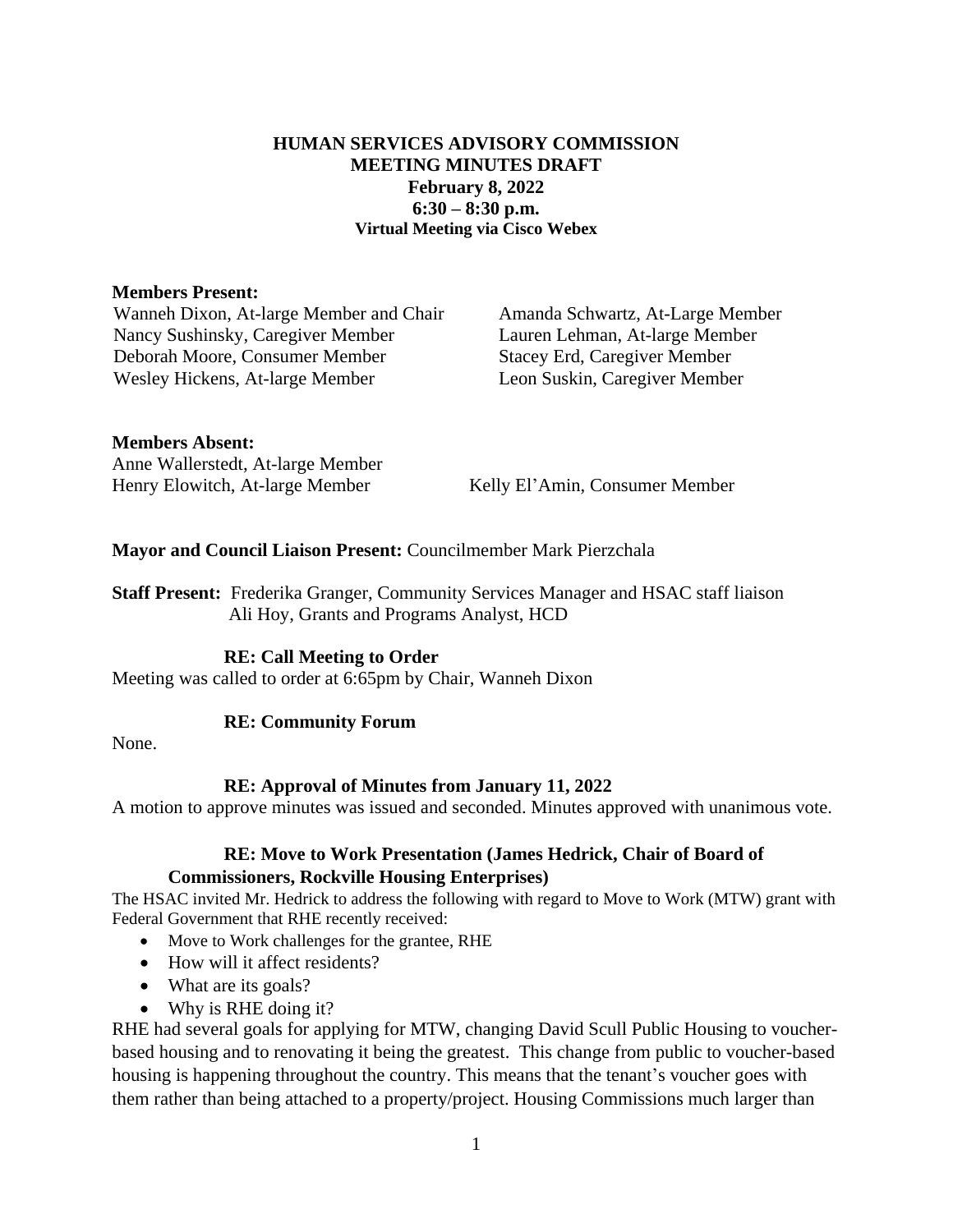RHE tend to apply for MTW grant. RHE wanted to do so because they could repurpose David Scull with it. They also could take advantage of the flexibility with funding. As important, they wanted the advantages for tenants and owners as well. And RHE staff are skilled enough to complete the MTW application and navigate the change. The three statutory objectives for MTW are: cost effectiveness, self-sufficiency, and housing choice. RHE wants same objectives for housing and for tenants and owners. What RHE receives with the MTW funding and designation is financial flexibility (even moving capital funding to operations), regulatory exemptions (i.e., every three-year recertification rather than annually), and repositioning of properties (project-based to voucher-based). Changes that have occurred with MTW and/or in other ways to housing status is that the asset maximum value is now \$50,000 rather than \$5,000 and that a tenant may have and still qualify for a voucher based on income. As well the earned income disregard would take care of itself with three-year recertification. Mr. Hedrick provided his email address for further questions: jamesjhedrick@gmail.com.

Questions from HSAC:

- Explain "clearing the waitlist." Mr. Hedrick reported that every 9-10 years a housing authority will call everyone (thousands) on the wait list to confirm status. The waitlist becomes drastically shorter because many have found housing elsewhere or their status has changed. Currently, the RHE waitlist is approximately 100, which translates into a 1- 2 year waiting period for housing, depending on the size needed.
- What can HSAC do to help? Attend events, promote events. RHE does programming on behalf of its tenants in addition to providing for housing.

# **RE: Community Services Division Report (Frederika Granger)**

Ms. Granger shared that school-based services, Counseling, Mentoring, Latino Youth Development, Therapeutic Recreation, and Linkages to Learning are still very busy. Counseling caseloads continue to be full, with a 20-student waitlist; hours will increase at Rockville HS. Counselors are working hard to increase hours at RMHS who is trying to find space for an additional half or full day. The Latino Youth Development Program and Mentoring Program are going well. Postponed for a week due to COVID. LYDP will recruit middle school students in Feb and March. Linkages has started winter programming and will include Edutainment again with So What Else, classes at Gilchrist encouraged for parents, food and nutrition program (EFNP) for the students, CPR for adults, and parent enrichment. Holiday Drive will be presented, and major donors recognized by name at 2/28 M&C mtg. Niambi Powell continues to assist residents with navigating the County rent relief program.

# **RE: City of Rockville Budget, including American Rescue Plan, \$9.6M (Frederika Granger)**

 Ms. Granger shared that HCD continues to advocate for more affordable housing, needs assessment, Bank on Rockville, electronic client record keeping system, and more mental health services in the ARPA or the FY23 budget. Bank on Rockville is getting attention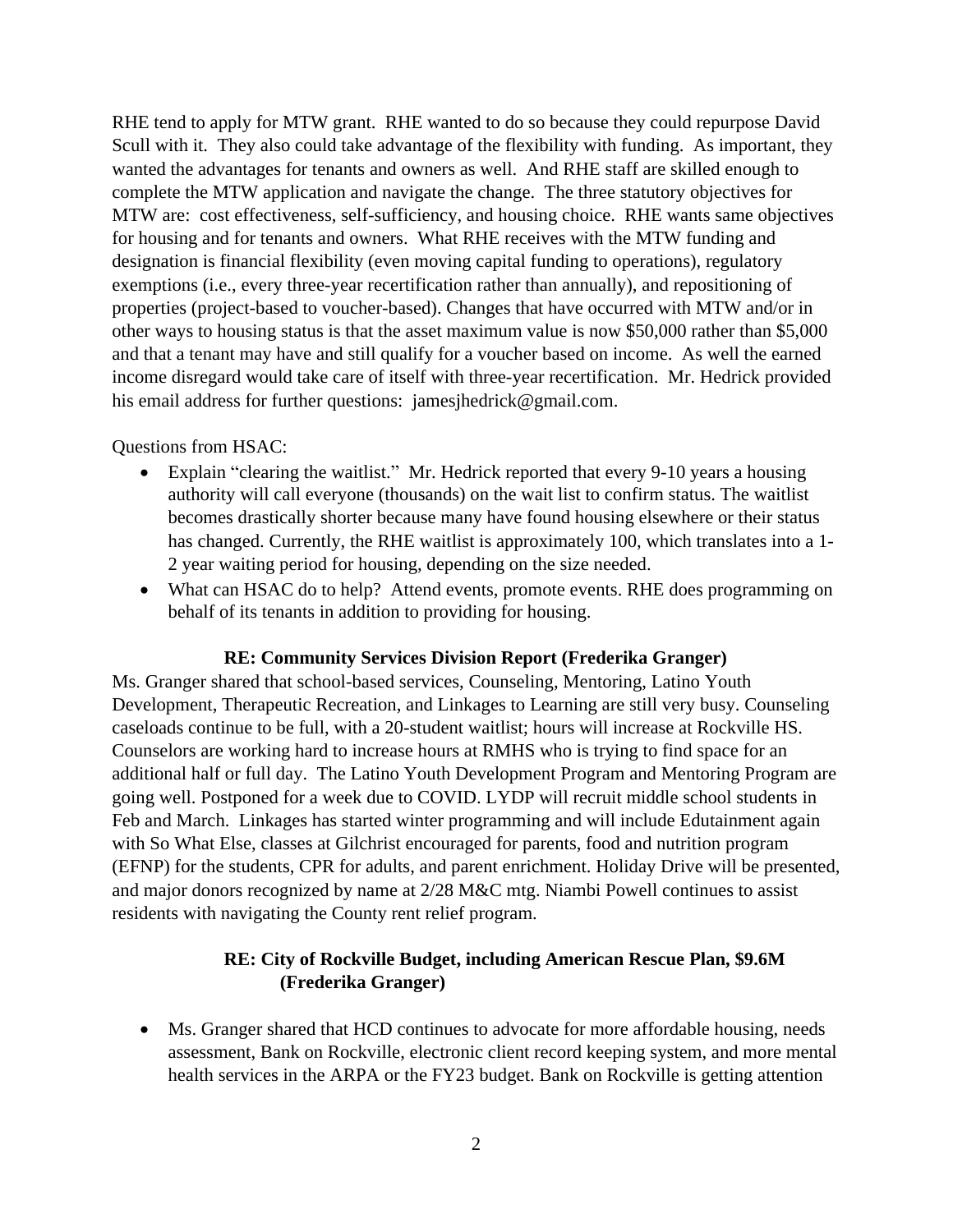from the Mayor and Council. It will be presented at one of the M&C budget hearing meetings in last March.

Budget hearings are in March and April.

# **RE: Caregiver Grants FY23 Update (Frederika Granger)**

- Ms. Granger shared that the grants panel met and submitted their recommendations to staff for FY23 grants. Next step is that the City Manager will review them and put forth his recommendation to the Mayor and Council, at 2/28/22 M&C meeting.
- The 1% proposal that Caregiver Program be allotted 1% of the City's previous year's budget is being considered for testimony and HSAC wants more information on it. Mr. Suskin referred to a reverse sunset approach for holding future Mayors and Councils to the 1% rule.

ACTION ITEM: Ms. Granger will provide at next meeting.

- The FY22 Caregivers have submitted their six-month reports, which look good.
- Ms. Granger shared that the Kaseman Clinic is doing well at its temporary location in the basement of the Rockville United Church on Linthicum.

## **RE: HRC Community Survey Partnership Update: Report and Presentation (Wanneh Dixon)**

- Ms. Dixon shared that the HRC/HSAC Joint Committee are writing the report, and are scheduled to present a report to Mayor and Council on March 7th..
- Preliminary findings show that: mental health services are needed, due to heightened stress; childcare and family support are needed due to reduced wages from pandemic; respondents are not aware of HSAC and HRC or the new Community Policing Advisory Board; and that there is discrimination in access to services and support in pursuing services.
- A planner in the City of Rockville helped some with mapping. A member of the HRC is helping with charts, bar graphs, tables and cross tab analysis.
- A draft will be ready for circulation soon, as the final draft needs to go to the City on February 16<sup>th</sup> for Department and then City Manager review before going into the Mayor and Council packet for March 7<sup>th</sup> meeting.

# **RE: HSAC FY21 Annual Report and FY22 & FY23 Goals Presentation to the Mayor and Council; (Wanneh Dixon)**

- Ms. Dixon will draft a report for Mayor and Council with plan to present on March 7<sup>th</sup>, in addition to Community Survey report.
- A draft will go to HSAC soon for review.

# **RE: Testimony to M&C (Wanneh Dixon, Frederika Granger)**

- **Dates for testimony: 3/7, 3/21**, 3/28, 4/4, 4/25, 5/2, 5/9, 5/16, 5/23, 6/6, those in bold are public budget hearings.
- Testimony for HSAC has to be approved through voting by HSAC members, so allow enough time for that when preparing to testify.
- Councilmember Pierzchala shared again that, due to the pandemic effect of the Great Resignation of staff and of residents' having difficulty paying taxes that the finances and staff availability are uncertain. With that said, he shared that HSAC should ask for it, testify for it, anyway and to be sure to prioritize what HSAC supports in budget testimony, i.e. top three.